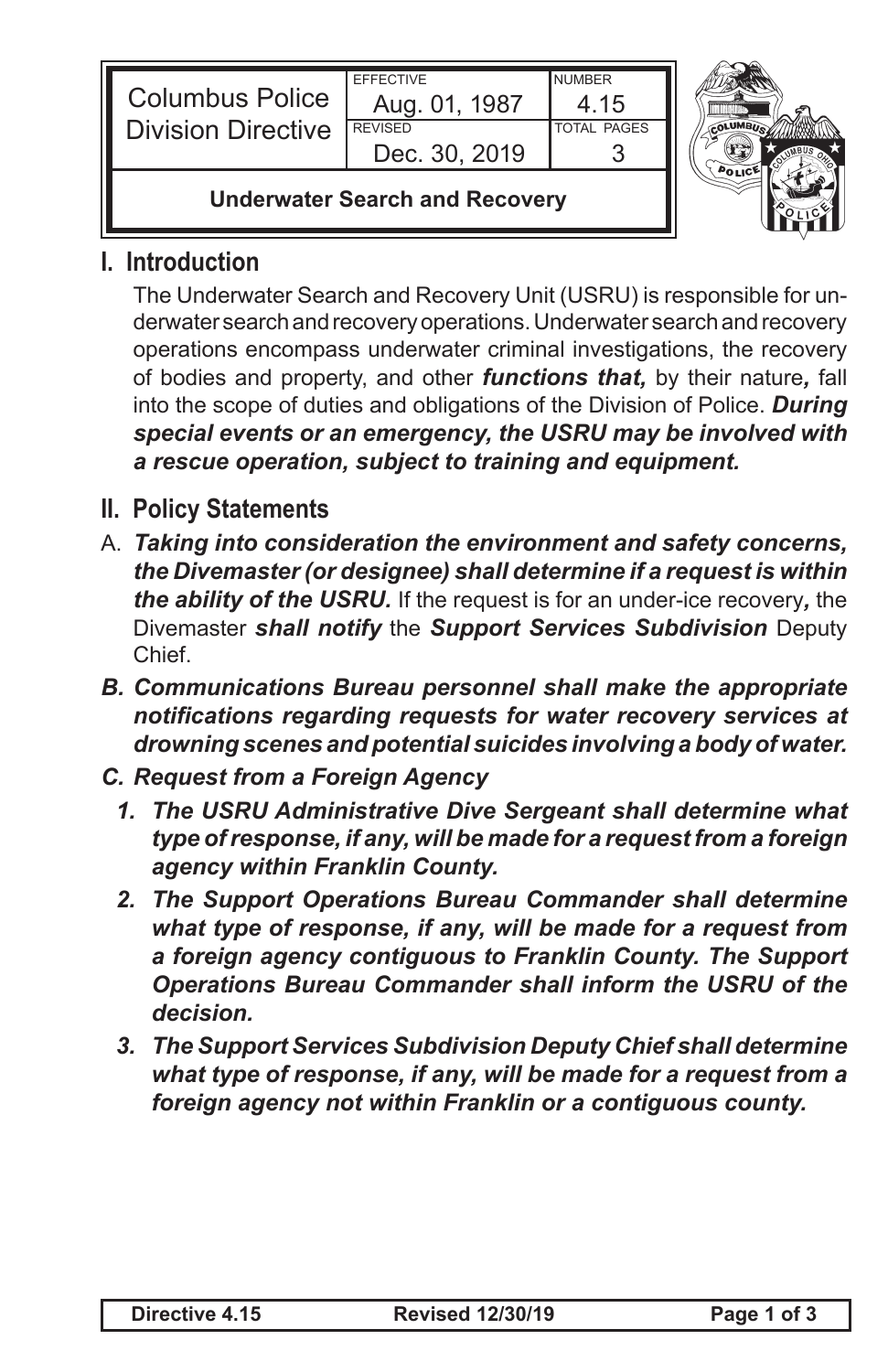## **III. Procedures**

- A. *Requesting* Lieutenant
	- 1. If a search operation is warranted, *notify Communications Bureau personnel and have them contact* USRU *personnel* in the following order until a notification is made:

## *Note: Refer to the "Teams/Temporary Units" link on the Division's intranet under the "Publications" link.*

- a. Divemaster
- b. Assistant Divemaster
- *c.* On-duty USRU member
- *(1)* No team member will respond if on *his or her* second day off unless approved by the *Support Operations* Bureau Commander.
- *d.* USRU Administrative Dive Sergeant
- *e.* USRU Administrative Dive Lieutenant
- *B. Communications Bureau Personnel*
	- *1. For requests involving water recovery services at drowning scenes and potential suicides in a body of water, notify the following personnel:*
		- *a. All requests*
			- *(1) The zone lieutenant for the zone of occurrence*
			- *(2) The Homicide Unit as needed*
			- *(3) The Headquarters Operations Unit Sergeant*
			- *(4) The USRU Administrative Dive Sergeant or the Divemaster*
			- *(5) The county coroner as needed*
		- *b. Requests made during normal business hours*
			- *(1) The zone commander for the zone of occurrence*
			- *(2) The Support Operations Bureau Commander*
			- *(3) USRU Administrative Dive Lieutenant*
			- *(4) The Patrol Operations Subdivision Deputy Chief*
	- *2. For requests involving water recovery services at all other scenes, notify the following:*
		- a. The zone lieutenant for the zone of occurrence
		- b. USRU Administrative Dive Lieutenant